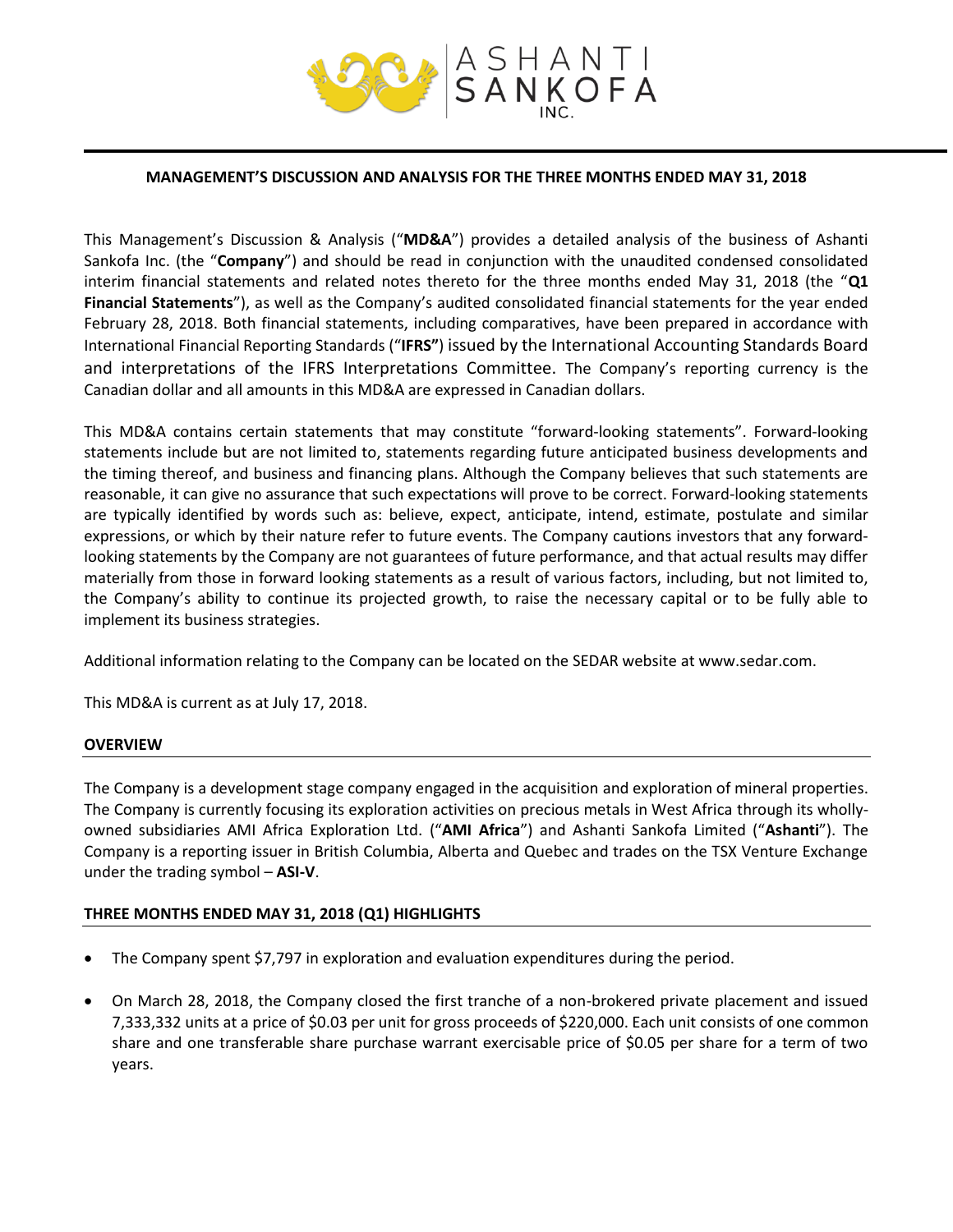- On April 6, 2018, the Company entered into a Strategic Alliance Agreement with Blox, Inc., a US reporting issuer quoted for trading on the OTCQB under the symbol "BLXX". Pursuant to the terms of the Strategic Alliance Agreement, both parties have agreed to grant to the other party a right of first refusal to enter into a joint venture on any of their respective properties and/or projects and that any future acquisition of natural resource properties that may be acquired by either party that contains, but is not limited to, gold, precious metals, technology metals or diamonds ("**Natural Resource Properties**"), the acquiring party will grant to the other party a right of first refusal to participate in a joint venture on such Natural Resource Property, which shall be at the sole discretion of the acquiring party. The strategic alliance between the parties will allow each party to make their technical expertise in the field of exploration, exploitation and management of natural resources available to the other party.
- On April 16, 2018, the Company closed the second tranche of the non-brokered private placement and issued 9,333,331 units at a price of \$0.03 per unit for gross proceeds of \$280,000. Each unit consists of one common share and one transferable share purchase warrant exercisable price of \$0.05 per share for a term of two years.
- On April 17, 2018, the Company extended the term of 7,000,000 share purchase warrants from June 10, 2018 to June 10, 2021.
- On April 17, 2018, the Company granted to certain directors and officers incentive stock options to purchase up to 1,525,000 common shares, exercisable at \$0.05 per share for a period of five years expiring on April 17, 2023.
- On June 30, 2018, Donna M. Moroney resigned as director of the Company. In July 13, 2018, Trevor Pickett was appointed as the Chief Executive Officer instead of the Interim Chief Executive Officer. In addition, Sheryl Dhillon was appointed as Corporate Secretary on the same date.

## **MINERAL PROPERTIES**

In accordance with the rules outlined in National Instrument 43-101, all information concerning mineral properties in Ghana have been prepared by the Company's qualified person Simon Meadows-Smith, consulting geologist with SEMS Exploration Services in Accra, Ghana.

### **Ghana - North Ashanti Gold Project**

AMI Africa holds or held a 100% interest (subject to a government 10% carried interest) in two Prospecting Licences (Beposo (33km<sup>2</sup>) and Anuoro (65km<sup>2</sup>)), covering a combined area of approximately 98 km<sup>2</sup> which together comprise the North Ashanti Gold Project.

The North Ashanti Gold Project is located in the Ashanti Region of Ghana, West Africa. Ghana is currently the world's 8th largest gold producer and a number of mines are located along this Ashanti Shear.

The North Ashanti Gold Project is located approximately 220km northwest by road from the capital city Accra, and 40km southeast by road from the country's second city, Kumasi. The Asante Akyem North District capital town of Konongo is located immediately north of the concession area. Konongo is also the regional gold mining centre with several small open pits and a historic underground mine. Newmont Mining Corporation's ("**Newmont**") Akyem Mine is located approximately 25km to the Northeast.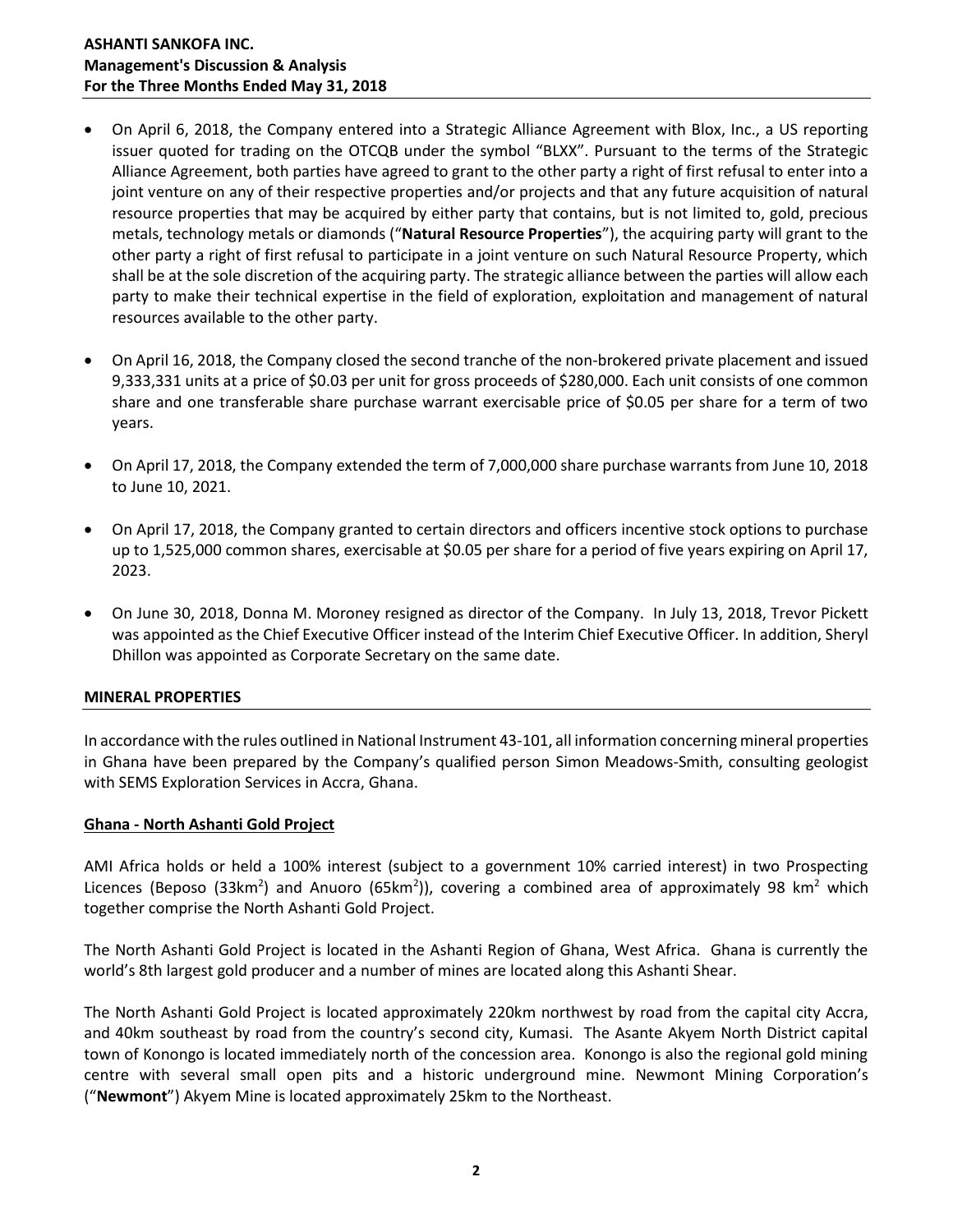## **ASHANTI SANKOFA INC. Management's Discussion & Analysis For the Three Months Ended May 31, 2018**

Structurally the North Ashanti Project covers a 14km segment of the Konongo-Axim Shear System, or Ashanti Shear. This shear zone hosts a number of deposits and operating gold mines, including the Konongo mine, which adjoins the North Ashanti Project to the north, and the Obuasi mine located to the southwest. The shear continues towards the southwest adjacent to the western contact of the Ashanti Belt and also hosts the Bogosu mine and the Prestea mine.

### **Anuoro License**

AMI Africa was granted the 128.9km<sup>2</sup> Anuoro license on September 28, 2005. On December 14, 2009, AMI Africa received a 24-month extension from the Minister of Mines on its Anuoro prospecting license. In March 2012, the Company shed half of the license in accordance with the Mining Act and on June 5, 2012, the Minerals Commission recommended a two-year renewal of the retained 64.99km<sup>2</sup> license upon payment of the US\$20,000 renewal fee. Newmont Ghana Gold Ltd. ("**Newmont Gold**") paid this amount in accordance with the terms of the January 22, 2010 Newmont Gold/AMI Option Agreement. In-order to comply with Ghana's Mining Act 2006, AMI Africa incorporated a Ghanaian subsidiary Ashanti (formerly AMI Africa Ghana Exploration Ltd.) AMI Africa then assigned the Anuoro license to Ashanti. On May 9<sup>th</sup>, 2014, Ashanti received a letter from the Ministry of Lands and Natural Resources stating the Anuoro license had been renewed until May 9, 2016. The North Anuoro zone contains an at-surface NI 43-101 qualified gold resource of 97,686 ounces.

On April 6, 2016, Ashanti submitted documentation to the Minerals Commission requesting an extension of the Anuoro license. The Minerals Commission requested additional reports from Ashanti, which reports were submitted. Even though Ashanti has not yet received the extension under Section 35 (4) of the Minerals and Mining Act 2006, the prospecting license shall remain in force in respect of the land the subject of the application until the application is processed. The Company has submitted the application fees for the prospecting license and is waiting for the approval from Minister of Land and Resources.

During May of 2018 Ashanti Sankofa enlisted the services of Sahara Natural Resources ("Sahara") in Ghana to compile and re-model the company's extensive historical GIS, Geological and exploration data. This work was completed in June 2018 and Sahara are working with Ashanti Sankofa to generate a number of new targets that have not been tested by drilling to date.

As at May 31, 2018, the Anuoro property's carrying value was \$626,420.

### **Beposo License**

AMI Africa was granted the 33.35km<sup>2</sup> Beposo Concession on April 22, 2004. The Beposo license was a consolidation of three previous licenses (Ankasi, Adumasa & Pemenase) held since 1997. The Beposo license contains an at surface NI 43-101 qualified gold resource of approximately 230,000 ounces in two main zones. AMI Africa has received several extensions of the Beposo license and has held EPA permits for exploration work on the Beposo license. In 2007, the Minerals Commission in conjunction with the EPA imposed a 5 to 10km non-economic zone around Lake Botsumtwi, which encompasses the area of the Beposo gold resource. In response to the EPA's decision, a Writ of Summons was filed on May 13<sup>th</sup> 2011 in the High Court of Justice seeking compensation for the loss of the Beposo gold resource. In October 2014, AMI Africa was advised by its legal counsel that the High Court of Justice – Commercial Division had ruled against AMI Africa. AMI Africa, after consultation with its Ghanaian counsel, filed an appeal of this decision on a contingency fee basis with counsel. As a result of ongoing communication between the AMI Africa and the Minerals Commission, AMI Africa has advised its legal counsel to suspend its appeal in hopes of reaching an agreement to have the Beposo license reinstated by the government. The company has maintained regular contact, in person, with the Minerals Commission regarding the reinstatement of the Beposo license and the opportunity to re-enter the portion of the concession outside the non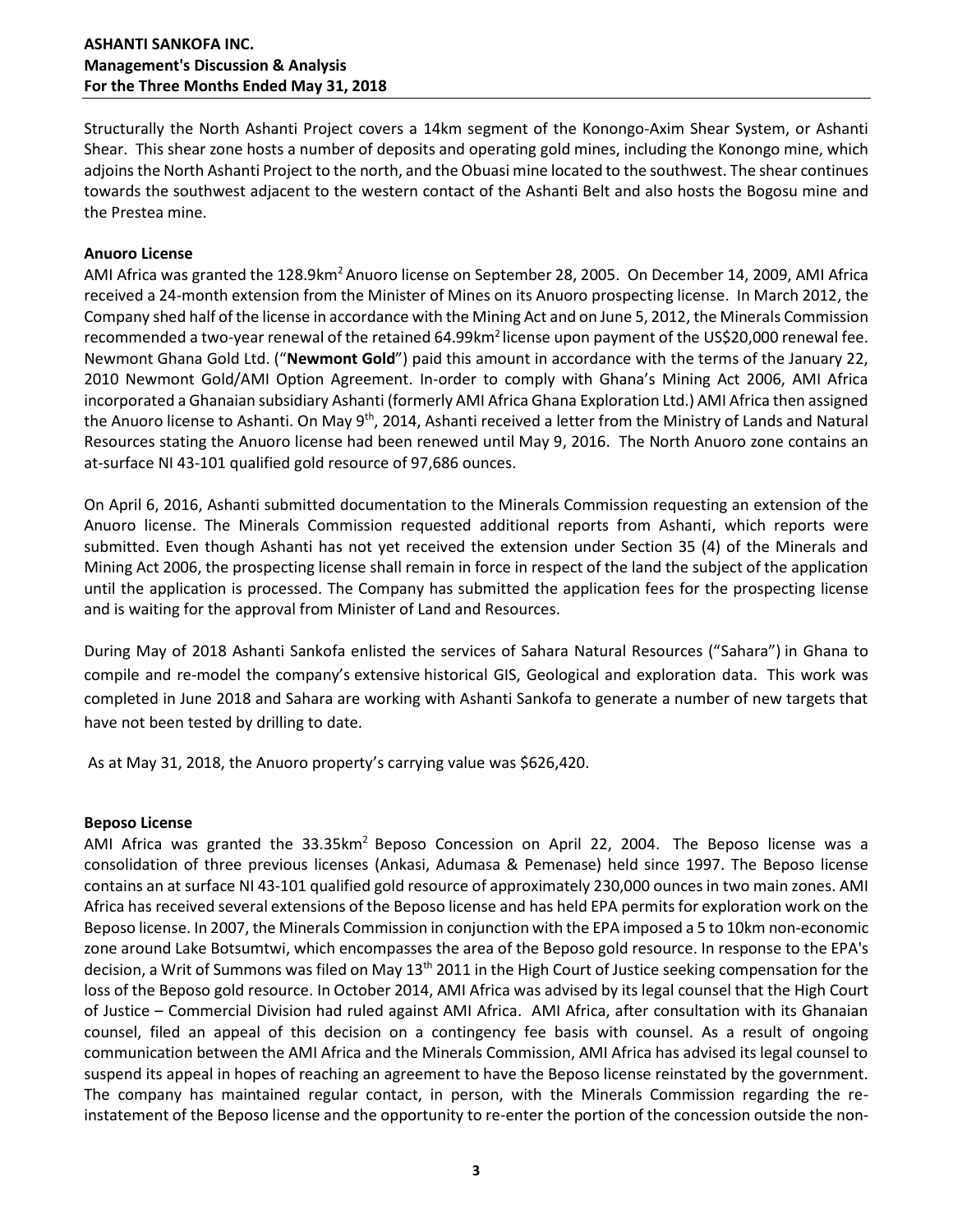economic zone to carry out further exploratory operations. As at February 28, 2014, an impairment of \$2,578,525 was taken with respect to the Beposo concession.

### **Exploration and Expenditure Detailed Breakdown**

|                                  | <b>Three Months Ended</b> | <b>Year Ended</b>        |  |
|----------------------------------|---------------------------|--------------------------|--|
|                                  | May 31, 2018              | <b>February 28, 2018</b> |  |
|                                  | \$                        | Ş                        |  |
| <b>Opening Balance</b>           | 619,024                   | 448,133                  |  |
| Assays                           |                           | 2,217                    |  |
| Field and camp costs             | 518                       | 12,481                   |  |
| General and admin costs          | 10                        | 3,556                    |  |
| Geologist fees                   |                           | 70,200                   |  |
| Labour costs                     | 2,423                     | 51,662                   |  |
| Legal fees                       |                           | 3,260                    |  |
| Licenses                         |                           | 14,437                   |  |
| Pitting                          | 1,150                     |                          |  |
| Survey and labs                  | 3,295                     | 13,078                   |  |
| Costs incurred during the period | 7,397                     | 170,891                  |  |
| <b>Ending Balance</b>            | 626,420                   | 619,024                  |  |

## **LIQUIDITY AND CAPITAL RESOURCES**

As at May 31, 2018, the Company had current assets of \$257,067 and current liabilities of \$203,984 compared to current assets of \$5,839 and current liabilities of \$400,261 as at February 28, 2018. At May 31, 2018, there was a working capital of \$53,083 compared to a working capital deficiency of \$394,422 at February 28, 2018.

Cash at May 31, 2018 was \$250,894, compared to \$970 at February 28, 2018.

On March 28, 2018, the Company closed the first tranche of a non-brokered private placement and issued 7,333,332 units at a price of \$0.03 per unit for gross proceeds of \$220,000. Each unit consists of one common share and one transferable share purchase warrant exercisable price of \$0.05 per share for a term of two years.

On April 16, 2018, the Company closed the second tranche of the non-brokered private placement and issued an additional 9,333,331 units at a price of \$0.03 per unit for gross proceeds of \$280,000. Each unit consists of one common share and one transferable share purchase warrant exercisable price of \$0.05 per share for a term of two years.

The Company's current cash resources are insufficient to meet its working capital and mineral property funding requirements for the next year. Therefore, management will continue to seek new sources of capital to maintain its operations and to further the development of its mineral properties. As a public company, the evaluation by the investment community and individual investors will determine the outcome of any financing in the public market.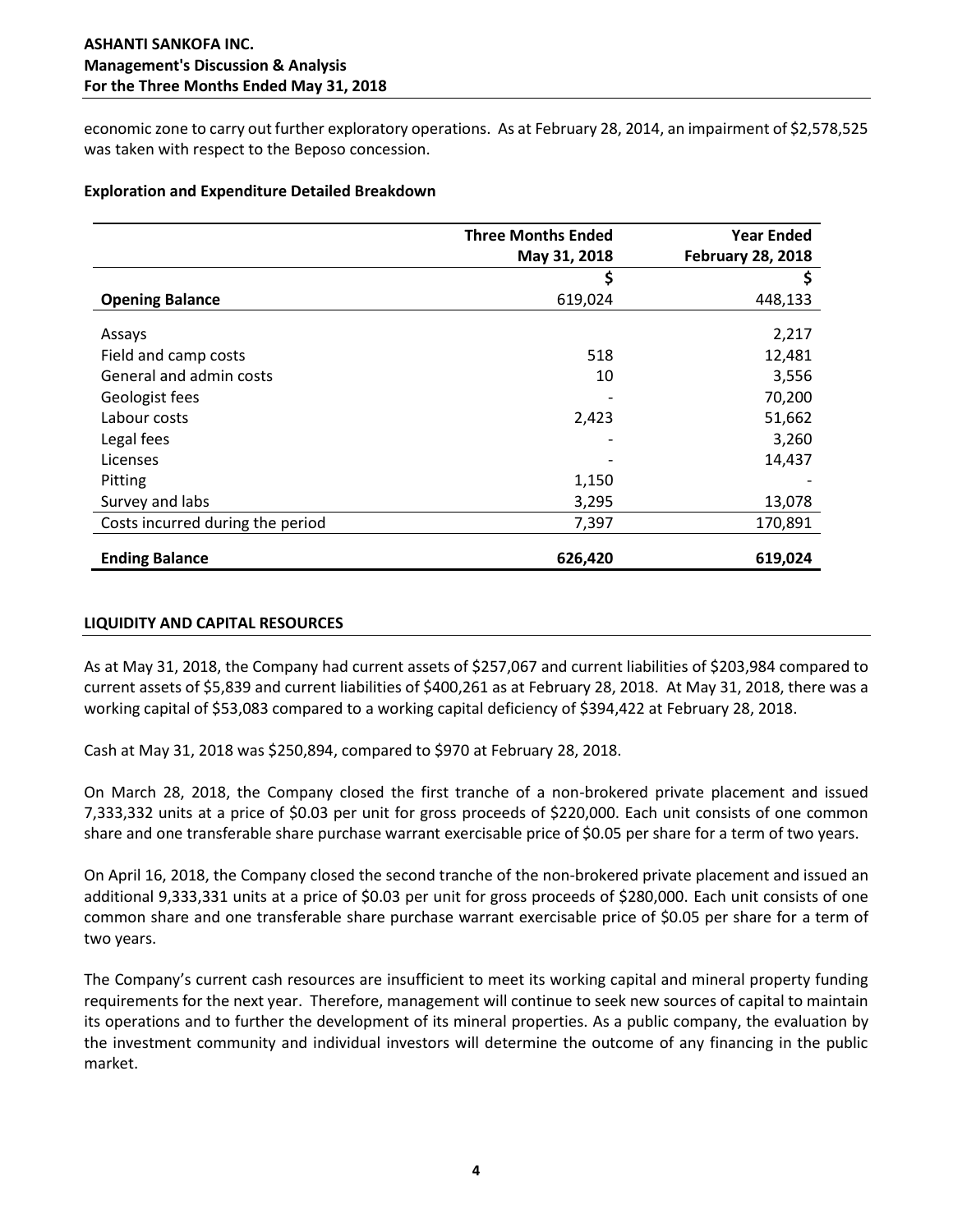### **RESULTS OF OPERATION**

|                                        | For the three months ended |              |  |
|----------------------------------------|----------------------------|--------------|--|
|                                        | May 31, 2018               | May 31, 2017 |  |
|                                        | \$                         | \$           |  |
| <b>EXPENSES</b>                        |                            |              |  |
| Consulting fees                        |                            | 12,150       |  |
| Foreign exchange loss                  | 50                         |              |  |
| Investor relations                     |                            | 120          |  |
| Management fees                        | 16,500                     | 15,000       |  |
| Office and general                     | 626                        | 2,789        |  |
| Professional fees                      | 18,000                     | 4,500        |  |
| Stock-based compensation               | 57,033                     |              |  |
| Transfer agent and filing fees         | 8,173                      | 4,259        |  |
| Travel                                 | 1,750                      |              |  |
| <b>Operating loss</b>                  | (102, 132)                 | (38, 818)    |  |
| <b>NET LOSS AND COMPREHENSIVE LOSS</b> | (102, 132)                 | (38, 818)    |  |

### **Three Months Ended May 31, 2018**

The Company incurred a net loss of \$102,132 for the three months ended May 31, 2018 ("**Q1 2019**") compared to a net loss of \$38,818 for three months ended May 31, 2018 ("**Q1 2018**"). The Company incurred the stockbased compensation expenses as 1,525,000 stock options granted in Q1 2019. There is no stock option in place in Q1 2018. The filing fees is significant increased as the Company closed two private placements in the Q1 2019.

The following is a breakdown of operating expenses during Q1 2019, compared to Q1 2018: professional fees increased from \$4,500 in Q1 2018 to \$16,500 in Q1 2019; management fees increased nominally from \$15,000 in Q1 2018 to \$16,500 in Q1 2019; consulting fees decreased from \$12,500 in Q1 2018 to \$Nil in Q1 2019; office and general decreased from \$2,789 in Q1 2018 to \$626 in Q1 2019; stock option compensation was \$Nil in Q1 2018, compared to \$57,033 in Q1 2019.

## **SELECTED QUARTERLY INFORMATION**

|                                 | May 31,<br>2018 | February 28,<br>2018 | November 30,<br>2017 | August 31,<br>2017 |
|---------------------------------|-----------------|----------------------|----------------------|--------------------|
|                                 |                 |                      |                      |                    |
| Net profit (loss)               | (102,132)       | (49, 165)            | (40, 247)            | (34, 307)          |
| Basic profit (loss) per share   | 0.00            | 0.00                 | 0.00                 | 0.00               |
| Diluted profit (loss) per share | N/A             | N/A                  | N/A                  | N/A                |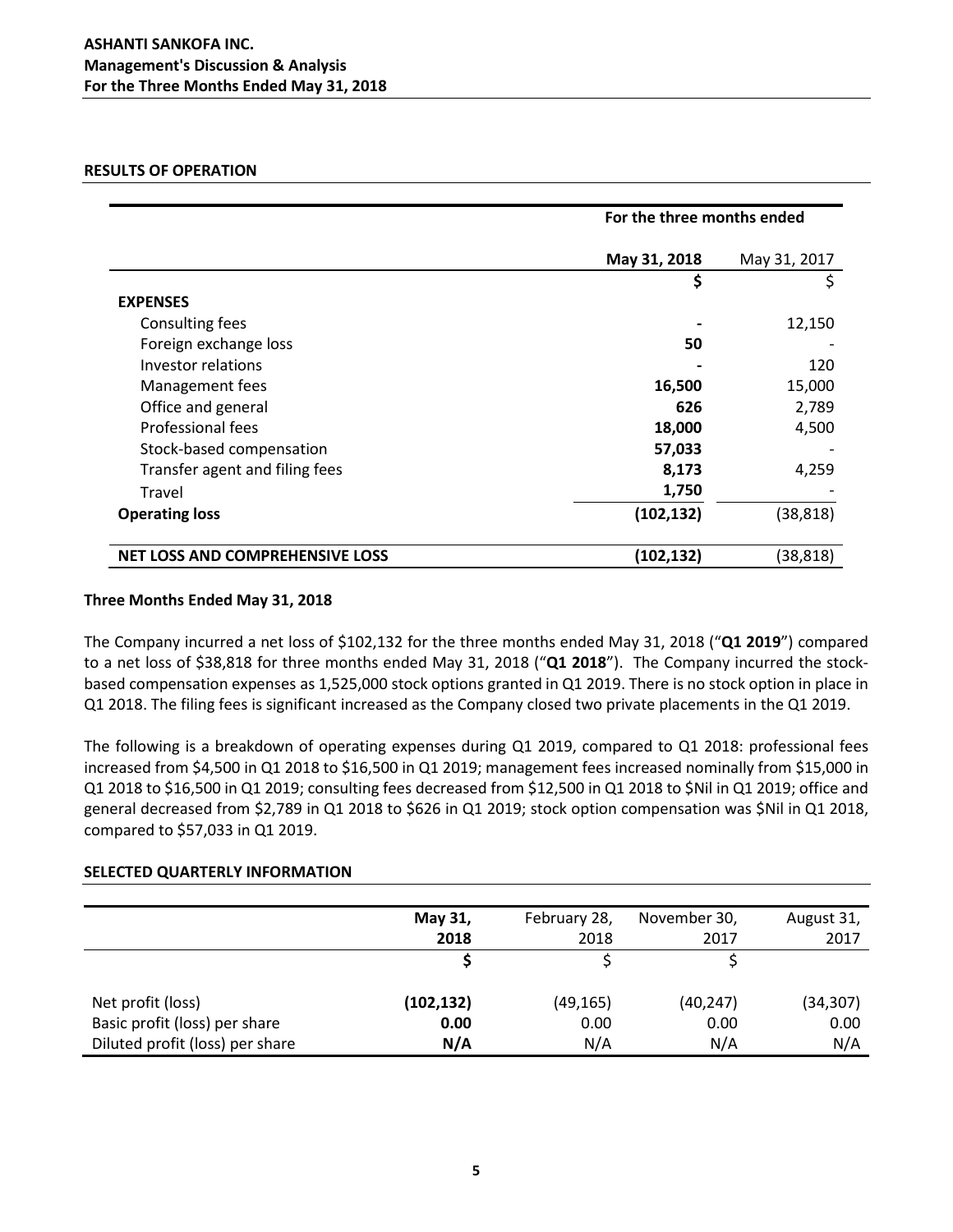# **ASHANTI SANKOFA INC. Management's Discussion & Analysis For the Three Months Ended May 31, 2018**

|                                 | May 31,<br>2017 | February 28,<br>2017 | November 30,<br>2016 | August 31,<br>2016 |
|---------------------------------|-----------------|----------------------|----------------------|--------------------|
|                                 |                 |                      |                      |                    |
| Net profit (loss)               | (38, 818)       | (69, 469)            | 472                  | (37, 115)          |
| Basic profit (loss) per share   | 0.00            | 0.00                 | 0.00                 | 0.00               |
| Diluted profit (loss) per share | N/A             | N/A                  | N/A                  | N/A                |

### **FINANCIAL INSTRUMENTS AND RISK MANAGEMENT**

|                             |      | May 31, | February 28, |
|-----------------------------|------|---------|--------------|
|                             | Ref. | 2018    | 2018         |
|                             |      |         |              |
| Other financial assets      | a    | 257,067 | 5,839        |
| Other financial liabilities | b    | 182,465 | 378,742      |

a. Comprises cash and sales tax receivables.

b. Comprises accounts payable, related party loans, and due to related parties.

The Company has determined the estimated fair values of its financial instruments based on appropriate valuation methodologies; however, considerable judgment is required to develop these estimates. The fair values of the Company's financial instruments are not materially different from their carrying values.

## **Management of Industry and Financial Risk**

The Company is engaged primarily in mineral exploration and manages related industry risk issues directly. The Company may be at risk for environmental issues and fluctuations in commodity pricing. Management is not aware of and does not anticipate any significant environmental remediation costs or liabilities in respect of its current operations.

The Company's financial instruments are exposed to certain financial risks, which include the following:

## *Credit risk*

Credit risk is the risk of loss due to the counterparty's inability to meet its obligations. The Company's exposure to credit risk is on its cash and other receivables. Risk associated with cash is managed through the use of major banks which are high credit quality financial institutions as determined by rating agencies. Other receivables comprise sales tax refunds from the Canadian federal government.

## *Liquidity risk*

Liquidity risk is the risk that the Company will encounter difficulties in meeting obligations when they become due. The Company ensures that there is sufficient capital in order to meet short-term operating requirements, after taking into account the Company's holdings of cash. The Company's cash are held in corporate bank accounts available on demand. Liquidity risk has been assessed as being high.

## *Market Risk*

Market risk is the risk that the fair value or future cash flows of a financial instrument will fluctuate because of changes in market prices. Market risk comprises three types of risk: currency risk, interest rate risk and price risk.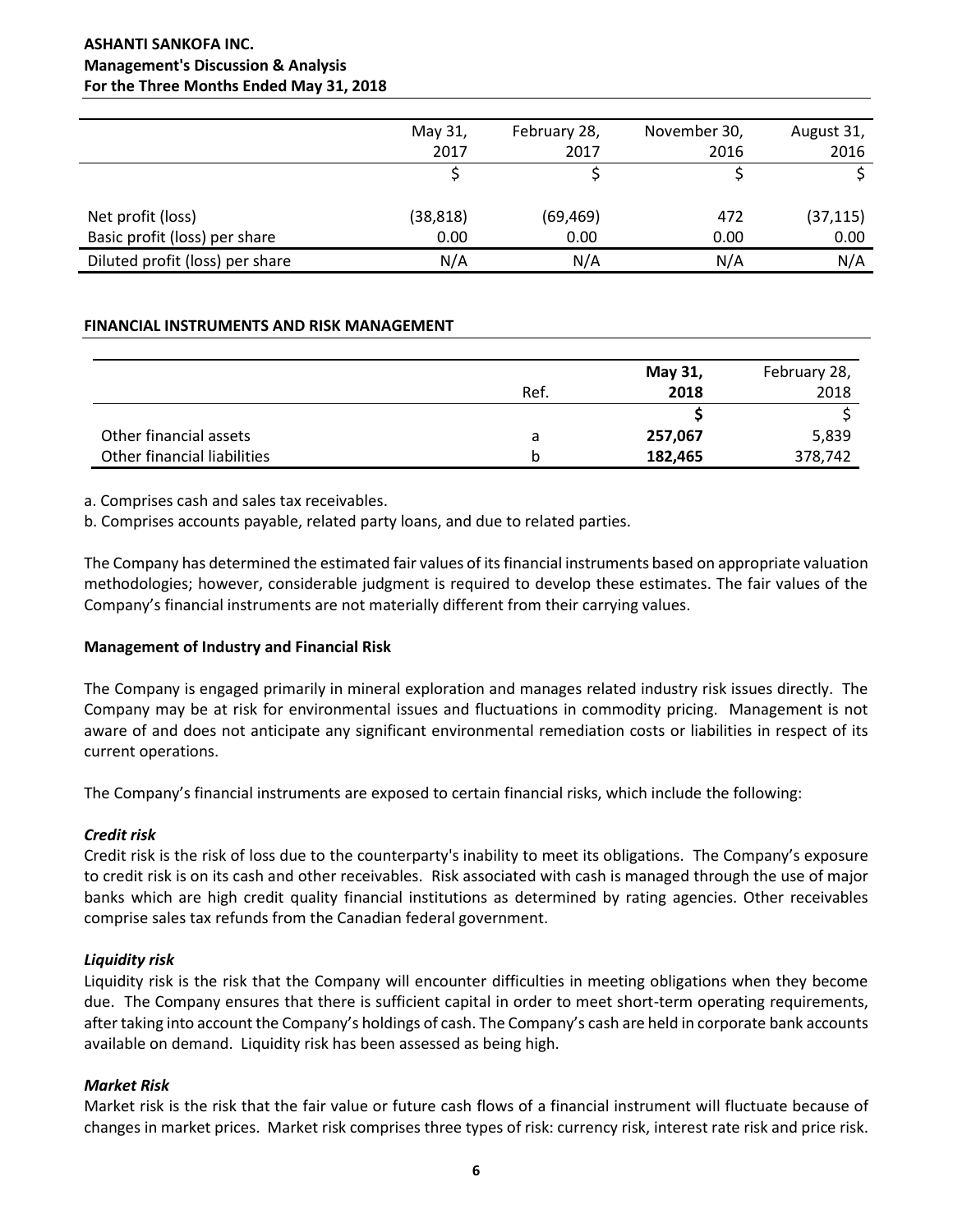### *Currency Risk*

The Company is subject to normal market risks including fluctuations in foreign exchange rates and interest rate. While the Company manages its operations in order to minimize exposure to these risks, the Company has not entered into any derivatives or contracts to hedge or otherwise mitigate this exposure.

### *Interest Rate Risk*

Interest rate risk is the risk that the fair value or future cash flows of a financial instrument will fluctuate because of changes in market interest rates. The Company is not exposed to significant interest rate risk relating to its related party balances (Note 6).

### *Price Risk*

The Company is exposed to price risk with respect to equity prices. Price risk as it relates to the Company is defined as the potential adverse impact on the Company's ability to raise financing due to movements in individual equity prices or general movements in the level of the stock market. The Company closely monitors individual equity movements and the stock market to determine the appropriate course of action to be taken by the Company.

### *Capital management*

The Company's policy is to maintain a strong capital base so as to maintain investor and creditor confidence and to sustain future development of the business. The capital structure of the Company consists of components of shareholders' equity. There were no changes in the Company's approach to capital management during the period. The Company is not subject to any externally imposed capital requirements.

### **RELATED PARTY TRANSACTIONS**

The Company's related parties include its subsidiaries, significant shareholder, and key management personnel. Transactions with related parties for goods and services are made on normal commercial terms and are considered to be at arm's length. The remuneration of the Company's directors and other key management personnel during the three months ended May 31, 2018 and 2017 are as follows:

|                       | May 31, 2018             | May 31, 2017 |
|-----------------------|--------------------------|--------------|
|                       |                          |              |
| Geologist fees (a)    | $\overline{\phantom{a}}$ | 24,300       |
| Consulting fees (a)   | ٠                        | 12,150       |
| Management fees (b)   | 16,500                   | 15,000       |
| Professional fees (c) | 18,000                   | 4,500        |

As at May 31, 2018, the Company was indebted to its related parties for the amounts as below:

|                                                       | May 31, 2018 | <b>February 28, 2018</b> |
|-------------------------------------------------------|--------------|--------------------------|
| Accounts payables and accrued liabilities (a) (b) (c) | 180,533      | 214.905                  |
| Due to shareholder (d)                                | 800          | 59,845                   |

(a) The Company had an agreement with the former Chief Executive Officer for fees of US\$9,000 per month commencing July 1, 2016, of which, US\$6,000 fees were capitalized to exploration and evaluation expenditures, and US\$3,000 expensed as consulting fee. For the period ended May 31, 2018, the Company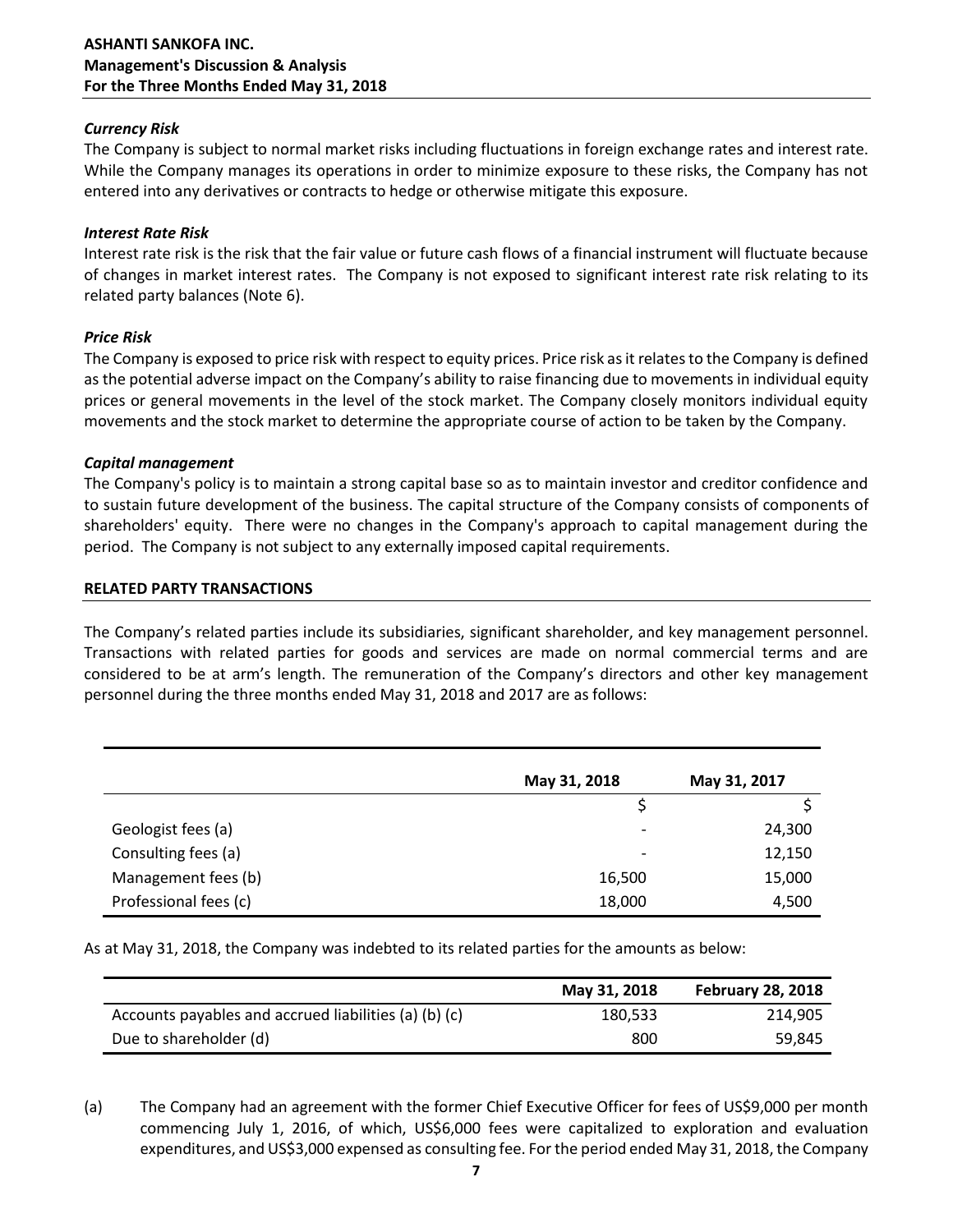incurred \$Nil (May 31, 2017 - \$24,300) of geologist fees for geological services provided by the former CEO. The Company incurred \$Nil (May 31, 2017 - \$12,150) of consulting fees for services provided by this party. As at May 31, 2018, \$146,022 (US\$114,000) (February 28, 2018 - \$146,022/US\$114,000) of fees remains unpaid to the former CEO.

(b) During the period ended May 31, 2018, the Company incurred \$Nil (2017 - \$7,500) of management fees to a company controlled by the former Chief Financial Officer and a director for services performed.

During the period ended May 31, 2018, the Company incurred \$7,500 (2017 - \$7,500) of management fees to the CEO and director for services provided. As at May 31, 2018, \$23,000 (February 28, 2018 - \$32,500) remains unpaid.

(c) During the period ended May 31, 2018, the Company incurred \$Nil (2017 - \$4,500) of professional fees to a company controlled by a former director for accounting services performed.

During the period ended May 31, 2018, the Company incurred \$16,000 (2017 - \$Nil) of professional fees to a director for corporate secretary services performed. As at May 31, 2018, \$4,310 (February 28, 2018 - \$25,793) remains unpaid.

During the period ended May 31, 2018, the Company incurred \$6,000 (2017 - \$Nil) of professional fees to the CFO for accounting services performed. As at May 31, 2018, \$4,200 (February 28, 2018 - \$7,590) remains unpaid.

(d) The Company repaid \$59,845 to a significant shareholder during the period ended May 31, 2018. The Company also received \$800 in advances from the same significant shareholder, which remains unpaid (February 28, 2018 - \$59,845). These amounts owing are unsecured, non-interest bearing and have no fixed repayment terms.

### **OFF-BALANCE SHEET ARRANGEMENTS**

The Company has not entered into any significant off-balance sheet arrangements or commitments.

### **CRITICAL ACCOUNTING ESTIMATES**

The preparation of the condensed consolidated interim financial statements requires management to make judgments, estimates and assumptions that affect the application of policies and reported amounts of assets and liabilities, and revenue and expenses.

The use of estimates and associated assumptions are based on historical experience and various other factors that are believed to be reasonable under the circumstances, the results of which form the basis of making the judgments about carrying values of assets and liabilities that are not readily apparent from other sources. Actual results may differ from these estimates.

The estimates and underlying assumptions are reviewed on an ongoing basis. Revisions to accounting estimates are recognized in the period in which the estimate is revised if the revision affects only that period or in the period of the revision and further periods if the review affects both current and future periods. Accounts which require management to make material estimates and significant assumptions in determining amounts recorded include: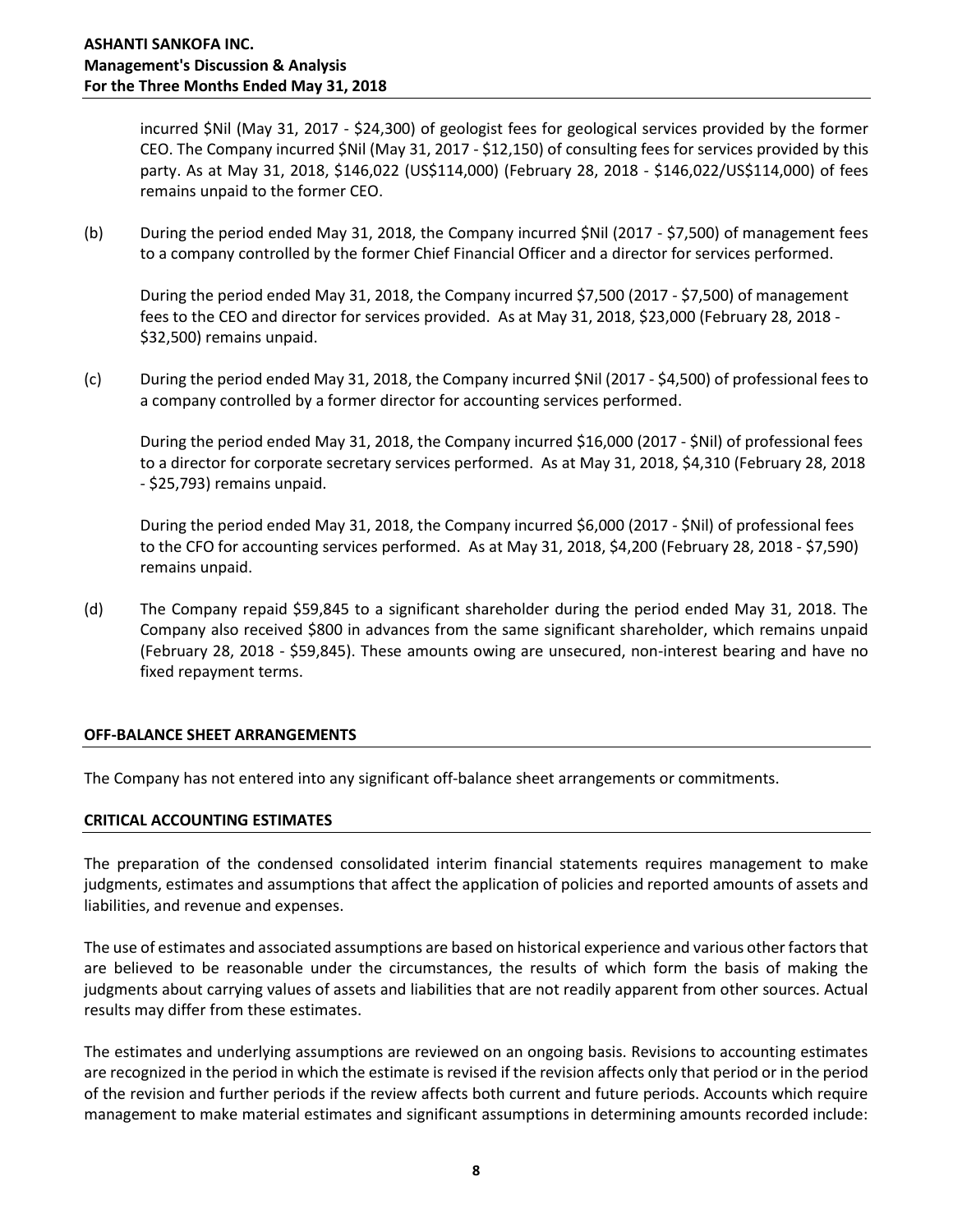impairment of exploration and evaluation assets, share-based payments, and determination of functional currency.

### *i) Impairment*

The Company assesses its exploration and evaluation assets annually to determine whether any indication of impairment exists. Where an indicator of impairment exists, an estimate of the recoverable amount is made, which is considered to be the higher of the fair value less costs to sell and value in use. These assessments may require the use of estimates and assumptions such as long-term commodity prices, discount rates, future capital requirements, and exploration potential.

### *ii) Share based payments*

The Company follows accounting guidelines in determining the fair value of stock-based compensation. The computed amount is not based on historical cost, but is derived based on subjective assumptions input into an option pricing model. The model requires that management make forecasts as to future events, including estimates of: the expected life of options; future volatility of the Company's share price in the expected hold period (using historical volatility as a reference); and the appropriate risk-free rate of interest. Stock-based compensation incorporates an expected forfeiture rate. The resulting value calculated is not necessarily the value that the holder of the option could receive in an arm's length transaction, given that there is no market for the options and they are not transferable. It is management's view that the value derived is highly subjective and dependent entirely upon the input assumptions made.

### *iii) Functional and presentational currency*

These consolidated financial statements are presented in Canadian dollars, which is Ashanti Sankofa Inc.'s functional currency. The Company's wholly-owned subsidiary AMI Africa Exploration Ltd.'s functional currency is also Canadian dollars with foreign transactions including those exploration and evaluation related converted to Canadian dollars using the spot rate on the day of occurrence. The Company's wholly‐owned subsidiary Ashanti Sankofa Limited's functional currency is the Ghanaian Cedi.

### *iv) Basis of measurement*

These consolidated financial statements have been prepared on a historical cost basis and except for cash flow information, using the accrual basis of accounting.

### **PROPOSED TRANSACTIONS**

None.

## **CHANGES IN ACCOUNTING POLICIES**

### **New Accounting Standards and Interpretations**

### *Financial Instruments*

The Company adopted all of the requirements of IFRS 9 Financial Instruments ("IFRS 9") as of January 1, 2018. IFRS 9 replaces IAS 39 Financial Instruments: Recognition and Measurement ("IAS 39"). IFRS 9 utilizes a revised model for recognition and measurement of financial instruments and a single, forward-looking "expected loss" impairment model. Most of the requirements in IAS 39 for classification and measurement of financial liabilities were carried forward in IFRS 9, so the Company's accounting policy with respect to financial liabilities is unchanged. As a result of the adoption of IFRS 9, management has changed its accounting policy for financial assets retrospectively, for assets that continued to be recognized at the date of initial application. The change did not impact the carry value of any of the financial assets or financial liabilities on the transition date.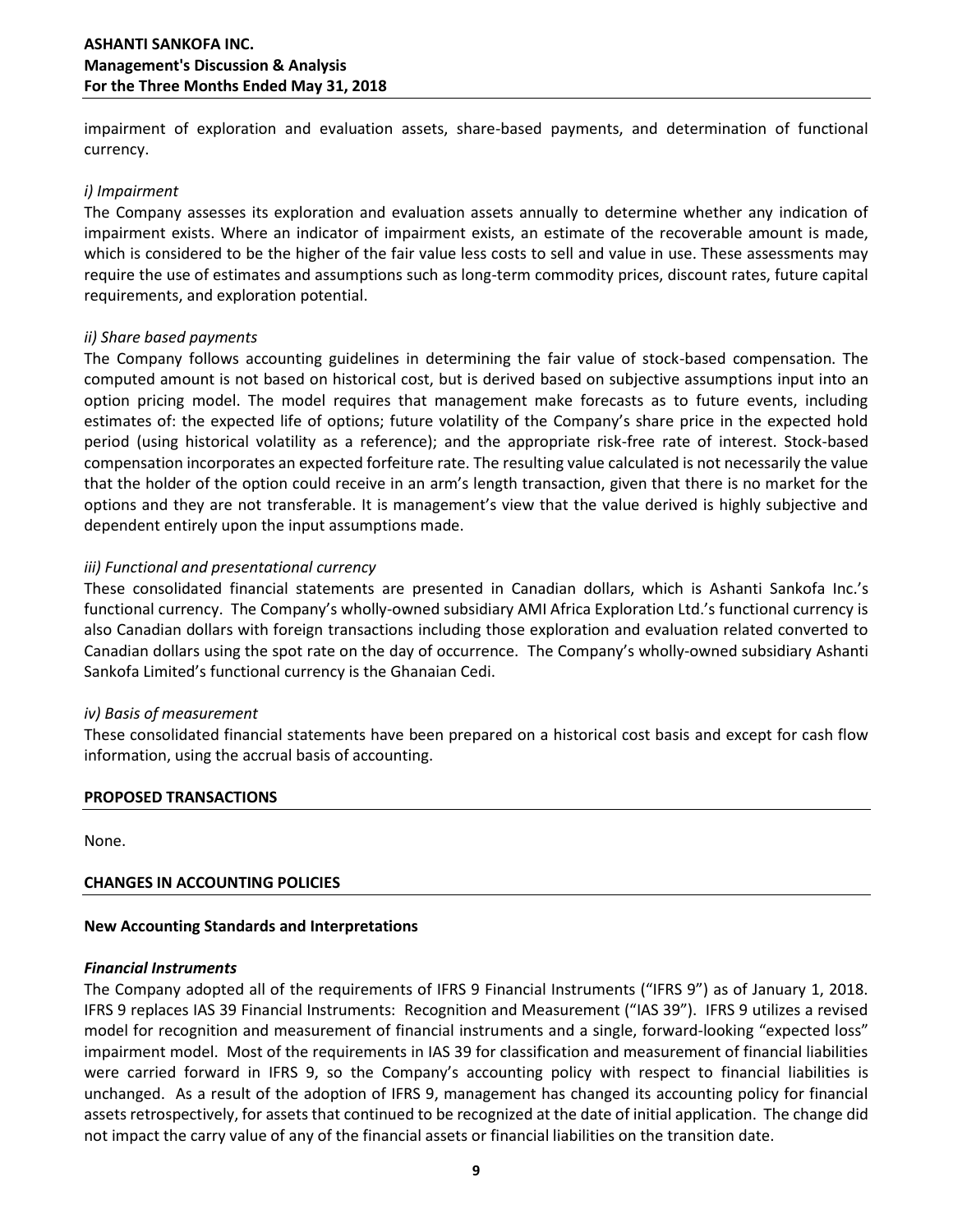The following is the Company's new accounting policy for financial instruments under IFRS 9:

## Classification

The Company classifies its financial instruments in the following categories: at fair value through profit and loss ("FVTPL"), at fair value through other comprehensive income (loss) ("FVTOCI") or at amortized cost. The Company determines the classification of financial assets at initial recognition. The classification of debt instruments is driven by the Company's business model for managing financial assets and their contractual cash flow characteristics. Equity instruments that are held for trading are classified as FVTPL. For other equity instruments, on the day of acquisition the Company can make an irrevocable election (on an instrument-by-instrument basis) to designate them as at FVTOCI. Financial liabilities are measured at amortized cost, unless they are required to be measured at FVTPL (such instruments held for trading or derivatives) or if the Company has opted to measure them at FVTPL.

The adoption of IFRS 9 resulted in no impact to the opening accumulated deficit nor to the opening balance of accumulated comprehensive income on January 1, 2018. Measurement

Financial assets and liabilities at amortized cost

Financial assets and liabilities at amortized cost are initially recognized at fair value plus or minus transaction costs, respectively, and subsequently carried at amortized cost less any impairment.

Financial assets and liabilities at FVTPL

Financial assets and liabilities carried at FVTPL are initially recorded at fair value and transaction costs are expensed in the consolidated statements of net loss. Realized and unrealized gains and losses arising from changes in the fair value of the financial assets and liabilities held at FVTPL are included in the consolidated statements of net loss in the period in which they arise.

Impairment of financial assets at amortized cost

The Company recognizes a loss allowance for expected credit losses on financial assets that are measured at amortized cost. At each reporting date, the Company measures the loss allowance for the financial asset at and amount equal to the lifetime expected credit losses if the credit risk on the financial asset has increased significantly since initial recognition. If, at the reporting date, the financial asset has not increased significantly since initial recognition, the Company measures the loss allowance for the financial asset at an amount equal to the twelve month expected credit losses. The Company shall recognize in the consolidated statements of loss, as an impairment gain or loss, the amount of expected credit losses (or reversal) that is required to adjust the loss allowance at the reporting date to the amount that is required to be recognized.

# Derecognition of financial assets

The Company derecognizes financial assets only when the contractual rights to cash flows from the financial assets expire, or when it transfers the financial assets and substantially all of the associated risks and rewards of ownership to another entity. Gains and losses on derecognition are generally recognized in the consolidated statements of loss.